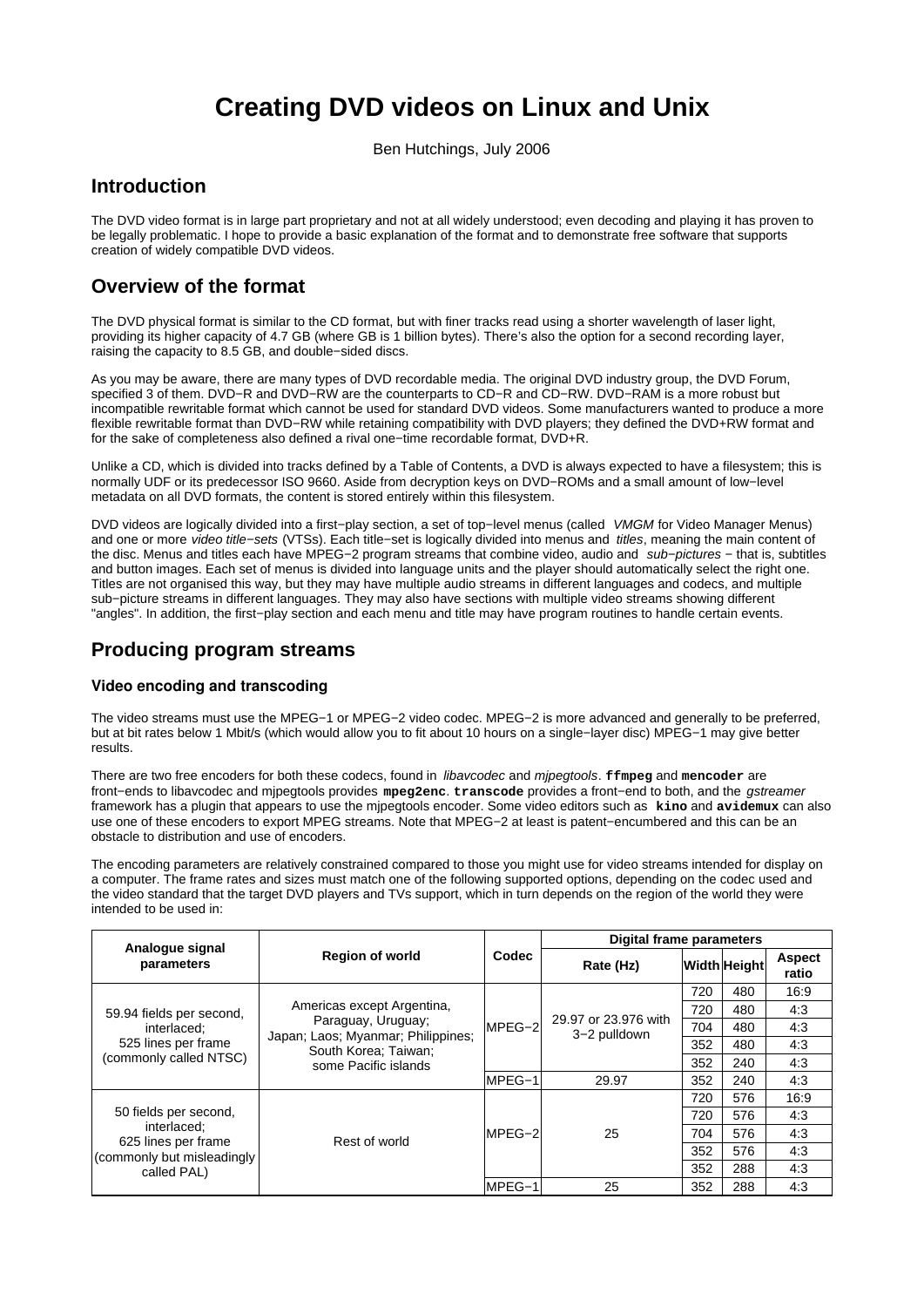Frame aspect ratios other than 4:3 and 16:9 must be simulated by including black borders in the frame.

The MPEG video codecs rely on similarities between consecutive frames for much of their effectiveness, and represent most frames as the result of applying changes to earlier frames (or to later frames, which may appear ahead of time in the stream). Only some frames − key or I frames − are represented independently. When a viewer skips to a particular position, the player must find a key frame to start at; similarly in visual rewind or fast forward mode the player can generally only afford to read and show key frames. For this reason you must ensure that the interval between key frames, sometimes called the GOP size (for Group Of Pictures), is at most 0.6 seconds − 15 or 18 frames depending on the frame rate.

The bandwidth of the entire multiplexed stream is limited to 9.8 Mbit/s and the largest and most widely variable part of this is likely to be the video stream, so you must be sure to limit the video bit rate to avoid exceeding that.

mjpegtools appears to have some support for multi−angle video, but I do not know how to use this or whether it is supported by dvdauthor.

#### **Example commands**

1. Capture from a DV camera then convert to MPEG-2:

```
dvgrab capture_20060604.avi
ffmpeg −i capture_20060604.avi −target pal−dvd capture_20060604.mpeg
```
The −target pal−dvd option to ffmpeg selects the MPEG−2 codec with "PAL" parameters for the maximum frame size and aspect of 4:3. You can override any of those if needed. The −target ntsc−dvd option would select the corresponding "NTSC" frame parameters. These also set the correct key−frame interval, a target average video bit rate of 6 Mbit/s and a maximum of 9 Mbit/s. They also set what should be appropriate audio and multiplexing settings, more about which later.

2. Convert phone–camera video to low bit–rate MPEG–1:

```
ffmpeg −i phonecam.3gp −target pal−dvd −vcodec mpeg1video −s 352x288 −b 1000 \
    phonecam.mpeg
```
Here we override the video codec, size and bit rate; ffmpeg will automatically resize as necessary. The input file will likely have a frame rate lower than 25 Hz but ffmpeg will duplicate frames as necessary. The file will probably use the AMR audio codec, which doesn't appear to have a free implementation yet, though source code is available and can optionally be compiled into a local version of ffmpeg. If you don't need audio you can discard it with the −an option.

3. Convert a static picture to MPEG-2 (using ffmpeg):

```
ffmpeg −f image2 −vcodec png −i menu.png \
     −target pal−dvd −vcodec mpeg2video −an menu.mpeg
```
Convert a static picture to MPEG−2 (using mjpegtools): 4.

```
jpegtopnm menu.jpeg \
| ppmtoy4m −n 1 −F 25:1 −A 59:54 −I p −S 420mpeg2 \
| mpeg2enc −f 8 −a 2 −o menu.mp2v
```
mpeg2enc and the other programs in mipegtools are relatively difficult to use, but possibly more flexible. There is no resizing done here; the input picture must have the right size. If we wanted to use "NTSC" frame parameters we would replace the options −F 25:1 −A 59:54 with −F 30000:1001 −A 10:11.

Note that this produces an MPEG−2 video stream which needs to be multiplexed (described later) to produce a program stream.

## **Audio encoding and transcoding**

DVD players are required to support AC−3 (Dolby Digital) and 16− and 24−bit PCM (uncompressed) codecs; those sold in European markets must also support MPEG−1 audio layer 2 (MP2). Audio streams must have a sample rate of 48 kHz or 96 kHz (for PCM only) and between 2 and 6 channels inclusive. The allowed bit rates depend on the codec. PCM obviously provides the best audio quality, but normally you should use either AC−3 or MP2 depending on whether you will have viewers outside Europe. I have tried using MP2 for speech at 96 kbit/s, which should be adequate, but found this to be incompatible with at least one DVD player, so I recommend using a minimum of 128 kbit/s.

#### **Example commands**

1. Convert to MPEG-2 with MP2 audio:

```
ffmpeg −i capture_20060604.avi −target pal−dvd −acodec mp2 −ab 192 \
     capture_20060604.mpeg
```
The −target {ntsc,pal}−dvd options select AC−3 as the audio codec, which we override with the −acodec option. We also override the audio bit−rate to 192 kbit/s.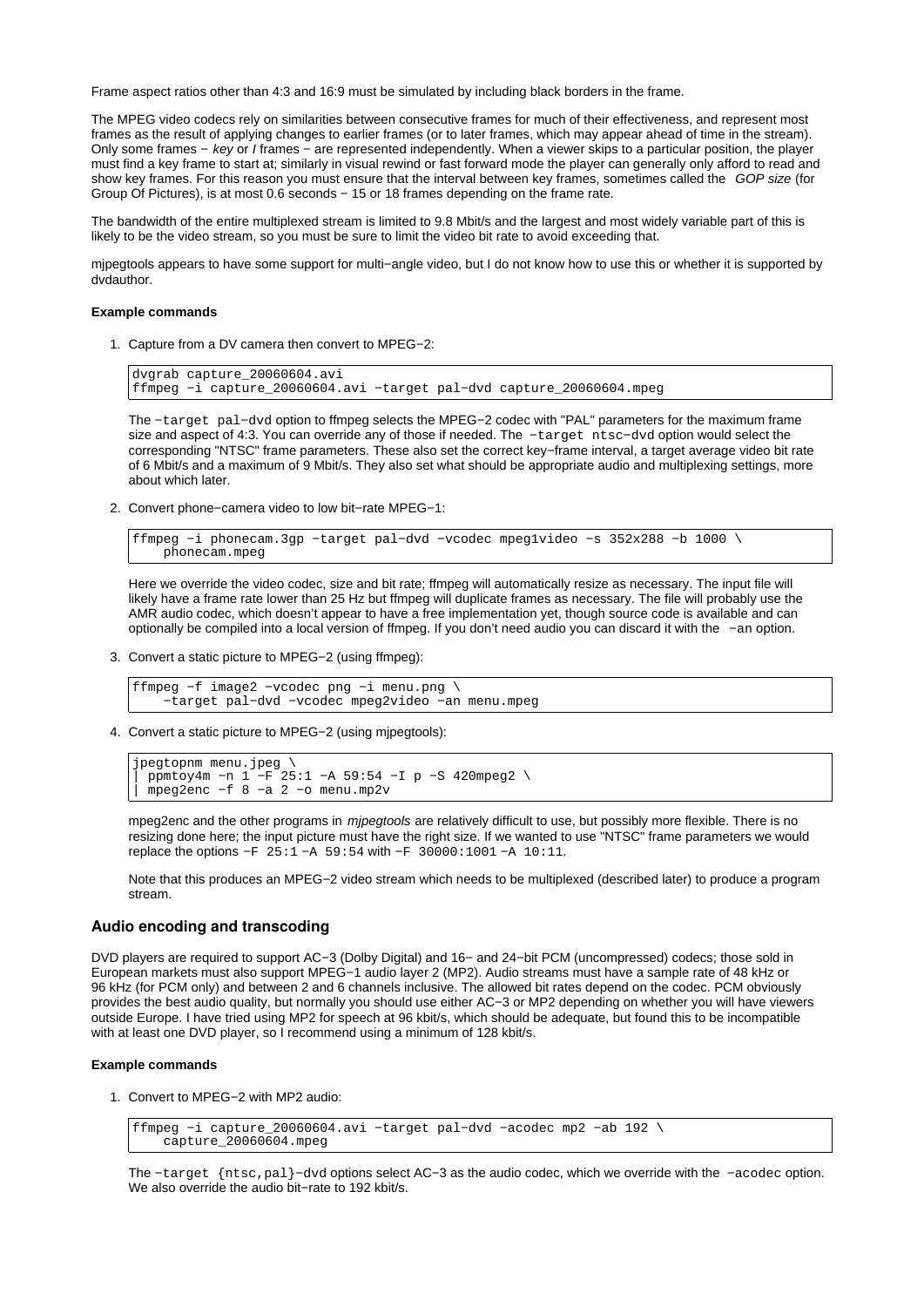Extract and compand audio before encoding: 2.

```
ffmpeg −i capture_20060604.avi −f wav −vn −acodec pcm_s16le − \
| sox −t wav − −t wav capture_20060604.wav \
 compand 0.5,3 −70,−70,−50,−20,0,0 0 0 3
ffmpeg −i capture_20060604.avi −i capture_20060604.wav −target pal−dvd \
    −map 0:0 −map 1:0 capture_20060604.mpeg
```
Here we try to compensate for variable sound levels from a camera–mounted mic by companding (compressing and expanding). First use ffmpeg to decode audio to a PCM (lossless) wave−file and pipe that into **sox**, which does the companding. Next we use ffmpeg to encode the video together with the modified audio. The −map options specify which streams it should use; the original audio, stream 0:1, is discarded.

### **Subtitles**

Subtitles are encoded as streams of sub−pictures, which are simple 4−colour bitmaps. The colours are defined with an alpha channel so that the sub−pictures can be blended with the video behind them; typically subtitles are rendered as white text on a dark but semi−transparent background, with the remaining 2 colours used for anti−aliasing.

There are various simple text−based formats for subtitles, most of which can be converted to DVD sub−pictures by the program **spumux**. They can be created using **gaupol**, **ksubtile** and other programs.

I have not yet used subtitles, so I can only recommend that you read the documentation for these programs.

### **Multiplexing**

The video, audio and sub−picture streams must be multiplexed together so that playback is not interrupted by the need for the player to seek between separate streams. Normally this will be done at the same time as encoding video and audio, but encoding and multiplexing may be done as separate steps. The multiplexer needs to be configured to produce a DVD-compatible program stream with space reserved for NAV packets; these provide information to support visual fast forward and rewind and are filled in at the next step by the DVD authoring software. In many MPEG multiplexers this is "mode 8". Most MPEG multiplexers do not support sub−pictures, so if you need them you must first multiplex video and audio streams and then pass the results through **spumux**.

### **Example commands**

Multiplex video, audio and sub−pictures:

```
mplex −f 8 −o menu.mpeg menu.mp2v menu.mp2 \
 | spumux −m dvd menu.spumux
```
Here menu.spumux is the control file for spumux specifying timings and sources for subtitles and sub–picture bitmaps.

## **Cells, program chains and chapters**

The streams on disc are divided into cells, each of which is contiguous on the disc and in playback. The order in which cells are played back does not have to match the order on disc, and after each cell the player will run a program routine that may arbitrarily select the next cell. The normal ordering of cells for a menu or title is defined by one or more program chains (PGCs).

A PGC may also define *programs* as starting points within the order, and programs can be designated as *parts of title* (PTTs), more commonly known as chapters. The chapter divisions are meant to be useful to the viewer: most players can show the current chapter number, and title−set menus may contain commands to jump to a specific chapter within a title, but not to a specific cell. Each cell and therefore each chapter must begin with a key frame. You can ensure this by encoding the material for each chapter to a separate file.

# **Authoring**

Authoring is an awkward term used to cover the compilation of the DVD file structure from streams and program code.

#### **Programming model**

DVD players implement a 16−bit virtual machine with 16 general−purpose registers, some system registers holding player status and viewer preferences, and no other memory. It has arithmetic and logic instructions, conditional and unconditional branches and register moves. There is no hardware stack or indirect jump instruction, therefore no support for subroutines so far as I can see! There are various specialised instructions for directing the player to some other logical division of the disc, though these are unfortunately restricted in non−obvious ways.

Program code is divided into routines of limited size placed in the various logical divisions of the DVD. General register contents are preserved between execution of these routines, and players that memorise the state of discs between uses also preserve general register contents.

Each PGC may have a pre−display routine that runs before the stream is displayed and/or a post−display routine that runs after the stream finishes. Each cell has a single instruction (possibly a no−op) that runs after it finishes.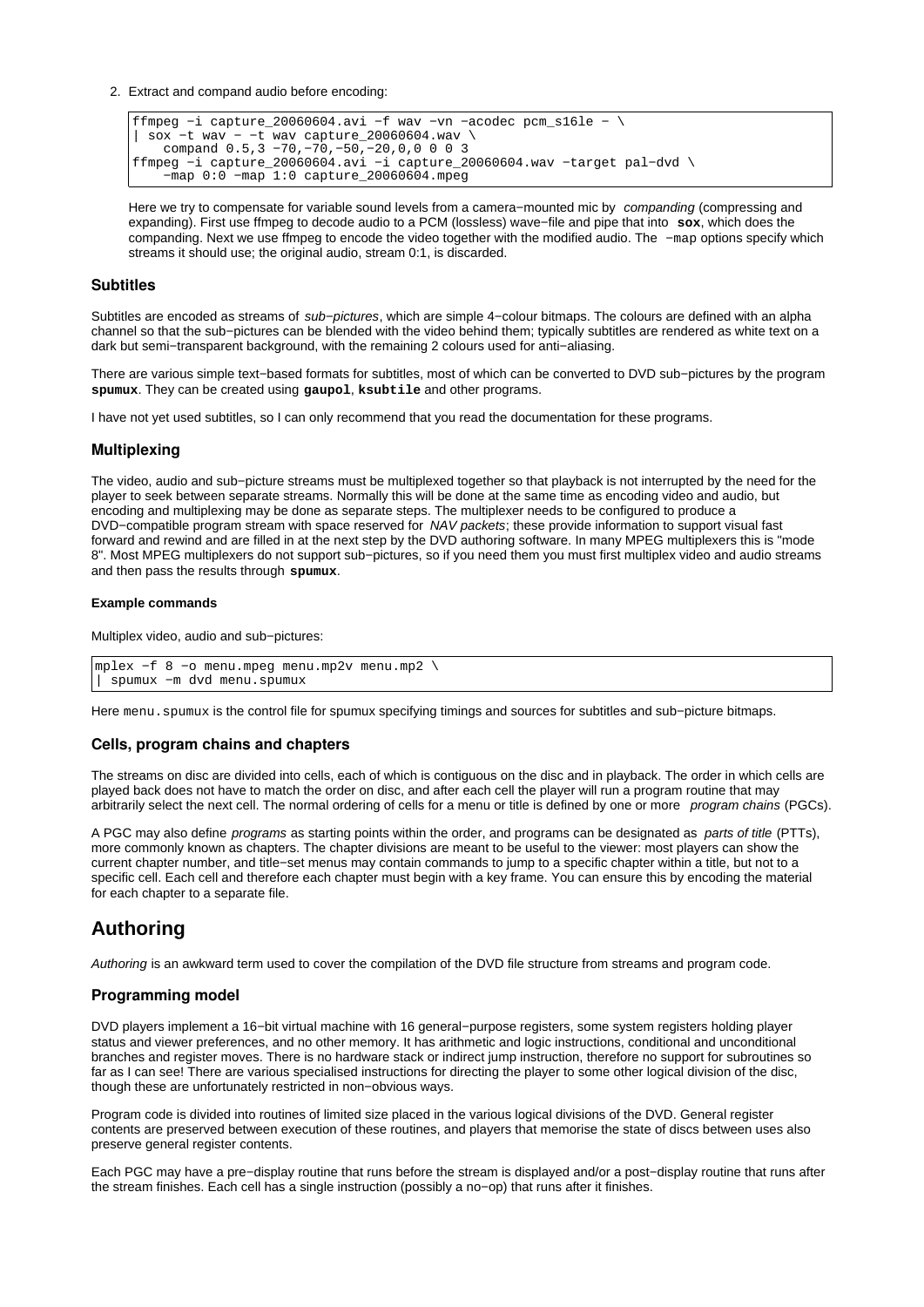# **Menus and buttons**

As previously mentioned, menus, like titles, have MPEG−2 program streams. Menus can have up to 36 buttons at any one time, rendered as sub−pictures i.e. 4−colour bitmaps. The colours can change between the normal, highlighted (focussed) and selected (pressed) states of a button, but the same bitmaps are used.

These limitations may come as a surprise those who have previously seen highly coloured and animated buttons in commercial releases. These can be produced by careful coordination of the video stream and sub−pictures. Given that the colours of sub−pictures include an alpha channel, it is possible to put the basic button image in the video stream and to use the sub−picture merely as an overlay of lighting and shading on this. It is also possible to make a sub−picture entirely opaque in one state and entirely transparent, revealing the video stream, in another. Also, the sub−picture stream can of course have different sub−pictures for different points in time.

For each button, the menu has a single instruction to handle each of the Enter, Up, Down, Left and Right buttons being pressed while it is highlighted. Usually the directional buttons cause the highlight to move to another button in the given direction but this is not required. For example some discs provide extensive information in the menu system that can be "paged through" simply by pressing directional buttons.

As with subtitles, you should use **spumux** to include button images in the MPEG stream. spumux requires them to be rendered into PNG files in the positions they are to appear in the frame. It uses a separate file for the bitmaps for each button state, plus a control file specifying where the buttons are within these bitmaps; if you use transparent backgrounds then you can also tell it to find the edges of the buttons automatically, but this is somewhat less reliable. spumux works out the colour mapping automatically, though I'm not convinced it does a good job of this. If the buttons cannot be represented within the limitations explained above, it will report an error or possibly crash.

# **Putting it all together: dvdauthor and its front-ends**

### **dvdauthor**

This is a free command−line program for DVD video authoring, and to my knowledge the only such free program. With just a few commands it can create simple DVD videos with no menus, directing the player to start with the first title. For anything more complex, it requires the logical structure and program routines to be defined in a XML−based format. This format is extremely tiresome to write, but provides control over most of the features of the DVD video format. dvdauthor implements a language with syntax similar to C that it compiles to virtual machine instructions. Please refer to the dvdauthor documentation for the details.

There are many programs that provide an easier interface to dvdauthor and to the process of encoding menus and titles.

#### **'Q' DVD−Author**

This is a GUI for creating menus and titles, transcoding video and audio as necessary. It can create slideshows from static images and can include previews of titles in the menus that link to them. It provides dialogs for most of the advanced features of dvdauthor.

#### **DVDStyler**

This is a basic GUI for creating menus and defining chapters. The titles must be encoded beforehand. By default it runs dvdauthor, mkisofs and **growisofs** to produce a finished DVD, but can be set to stop at any stage in this process.

### **KDE DVD Authoring Wizard**

Given encoded titles, this "wizard" guides the user to create menus according to a template with labels, previews of the titles, and optional background music. It then runs dvdauthor and **mkisofs** to create a finished "ISO" filesystem image.

#### **kmediafactory**

This GUI supports menu creation following various templates, transcoding of titles from any of many video formats and creation of slideshows from static pictures and various document formats. It can either run dvdauthor or else save a dvdauthor XML file for later use.

### **tovid**

This is a set of command−line programs that call mencoder, mjpegtools and dvdauthor to produce DVD videos (or video CDs). They appear to simplify title encoding somewhat, and provide simple menu creation and authoring functionality.

# **WebDVD**

I wanted to produce a DVD authoring tool that could be used from the command line while still providing a graphical interface where necessary. I considered DVDs to be a form of hypermedia, and felt that it ought to be possible to design them using the most popular hypermedia format available today − that is, HTML − since there are already a huge range of tools available for that. WebDVD uses the Mozilla browser to do all the layout and rendering work (guided by some important style rules). It currently only does menu creation and authoring, but I intend to add the capability to detect and transcode video files in an unsuitable format, and an option to create "ISO" images.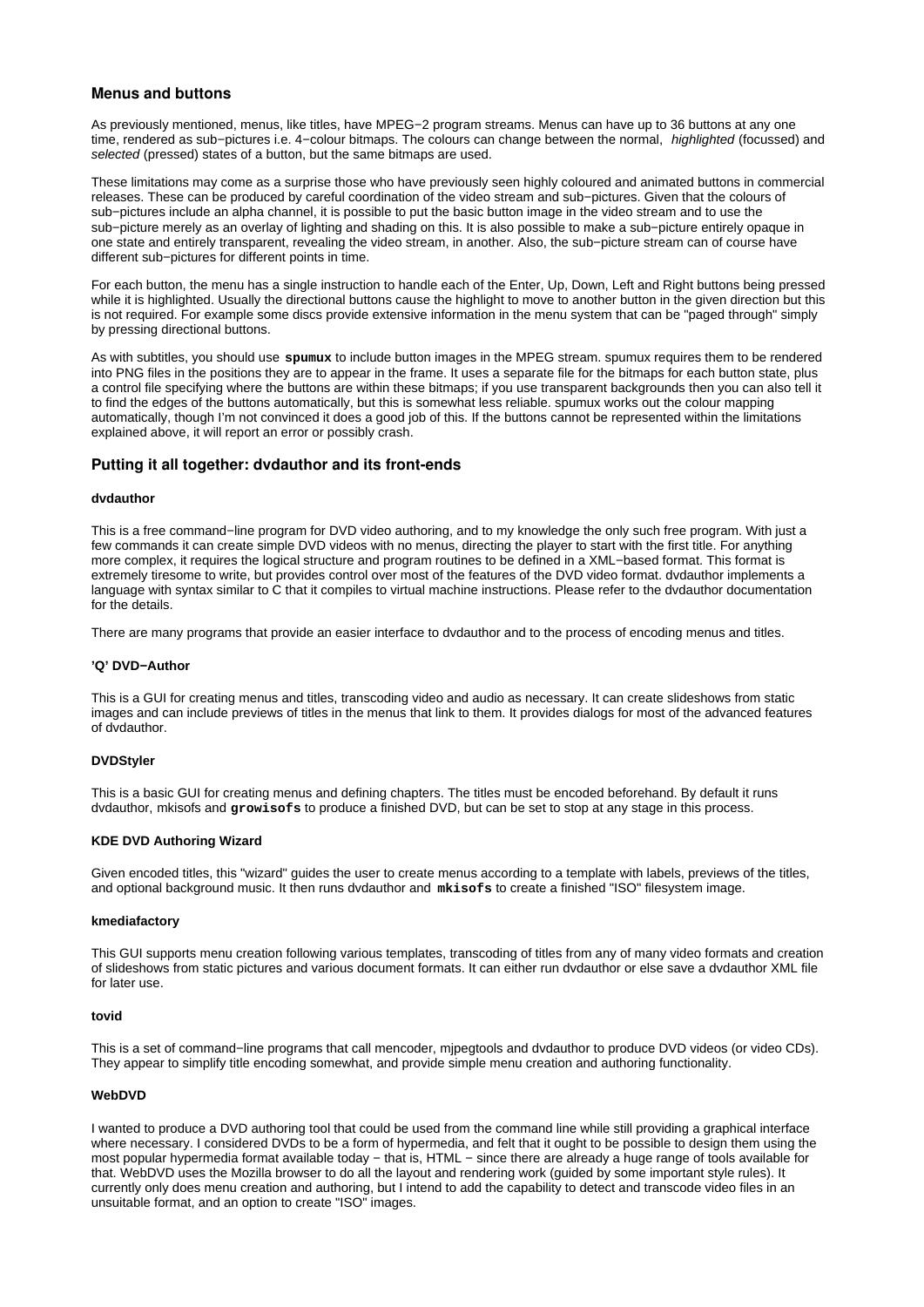#### **Example commands**

1. Preview HTML pages as they will appear on DVD:

webdvd −−preview main.html

Here main.html is the main menu for the DVD. This displays pages in an undecorated browser window with the same size and stylesheet as will be used for the DVD. By default it uses "PAL" frame parameters; this can be overridden using the −−video−std option.

2. Convert HTML pages and video to DVD:

webdvd main.html dvd

Here dvd is the directory in which the DVD filesystem is to be created.

# **Creating and recording the filesystem**

DVD videos use a UDF filesystem, but it must be laid out in such a way that a dumb player can read them without implementing much of the filesystem, and the metadata files include the offsets on disc of other files. Jörg Schilling's version of **mkisofs**, which is probably the most commonly used, has an option −dvd−video which causes it to lay out the filesystem appropriately and to fix up the offsets in the metadata files as they appear in its output. You **must** use this option to produce a working DVD video.

Dual−layer recordable discs are unfortunately relatively expensive and I do not have any experience of using them. I do know that a change of layers should be taken into account when authoring, to avoid an obvious pause in playback, but I don't know of free software to help with that. So for our purposes we need to use single−layer discs.

Recent DVD recorders can generally use all recordable formats, and recent DVD players can play all of them. Unfortunately, the various formats are distinguished by a so−called book type code included in the low−level metadata and some players and drives for computers will reject discs with an unrecognised book type. This particularly affects the DVD+R and +RW formats since they were not approved by the DVD Forum and their book types are unknown to older players. However, since the book type is in the recordable part of the disc, some drives allow you to record the book type as DVD−ROM. The dvd+rw−tools package includes a program to select this behaviour, and despite its name this package now supports all DVD recordable formats. I recommend you use this before recording DVD videos if you can; if your drive doesn't have this capability then it is probably best to avoid the "+" formats.

There are many programs for recording DVDs; I stick to the command line and use **growisofs** from the dvd+rw−tools package. This command can either record an "ISO" filesystem image or pass arguments through to **mkisofs** to create the filesystem on−the−fly.

#### **Example commands**

1. Make an "ISO" filesystem image of a DVD filesystem:

mkisofs −dvd−video dvd >dvd.iso

dvd is the directory containing the filesystem produced by dvdauthor.

2. Record "ISO" filesystem image to disc:

growisofs −dvd−compat −Z /dev/dvd=dvd.iso

The −Z option selects one−time recording or overwriting. growisofs can also record a new session (hence its name) but DVD videos must be recorded in a single session. The -dvd-compat option enables various recording features to improve compatibility.

3. Record DVD filesystem directly to disc:

growisofs −dvd−compat −Z /dev/dvd −dvd−video dvd